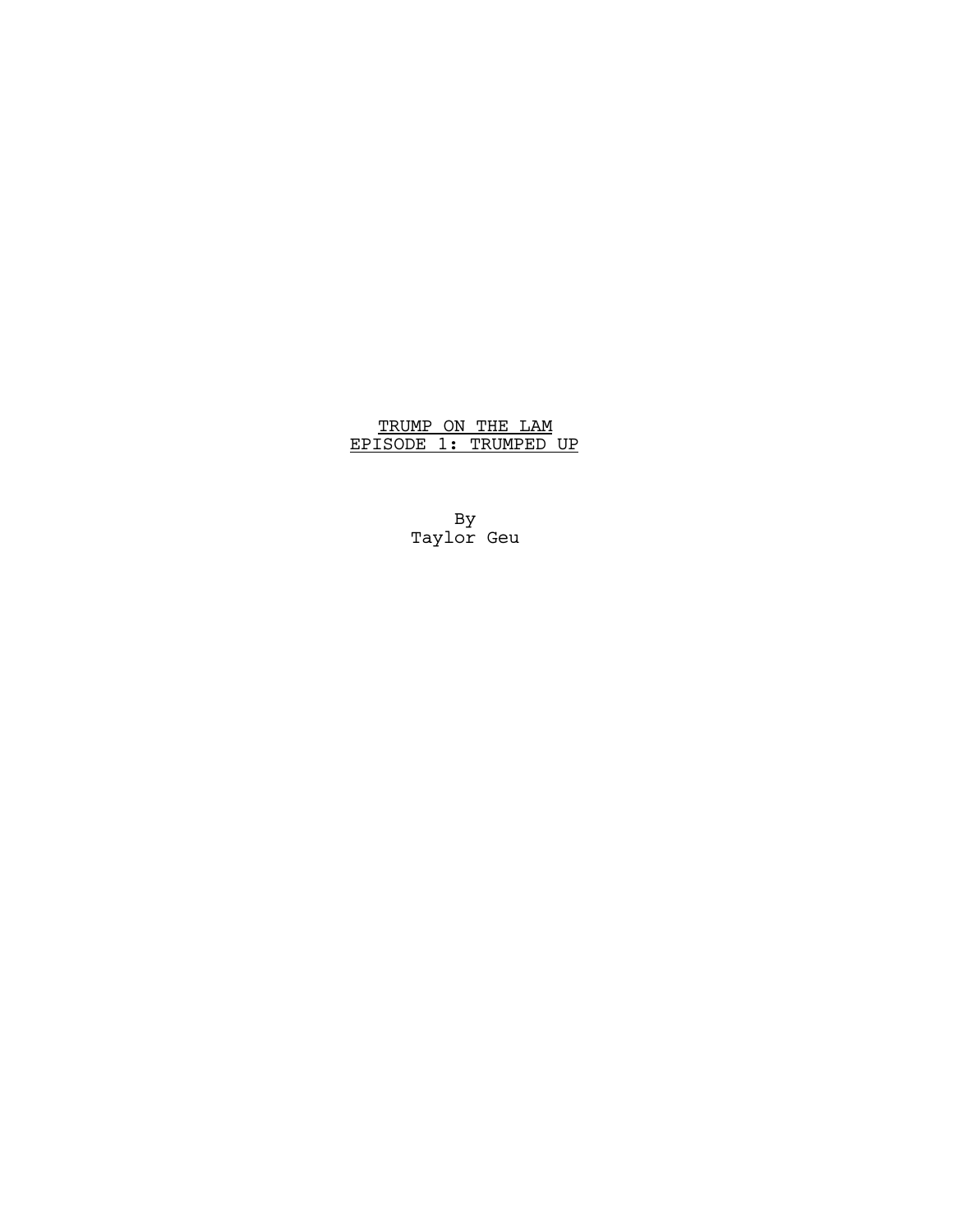INT. TRUMP TOWERS - NIGHT

A penthouse suite. The party inside stands in a choked silence, sipping champagne and staring straight ahead.

They are watching a TV, on which the CNN ANCHOR struggles to not fidget. Behind him is a red and blue bar graph, the red barely an inch longer. The news anchor absentmindedly wipes his brow with his arm.

> ANCHOR As... as we wait for the final recount we, we turn to senior correspondent Ted Marcus... (They cut to TED, bag-eyed and unkempt.) Marcus what are your thoughts on this close election?

Ted licks his lips. Says nothing.

ANCHOR (CONT'D)

Uh/ Ted?

Ted takes off his microphone, places it on the desk, and walks off camera. Despairing beat.

> ANCHOR (CONT'D) Right. A... Feeling I'm sure we can all relate to Ted.

As he drones on, the camera scans the crowd before finding IVANKA TRUMP, next to whom sits her brother DON TRUMP. While Ivanka appears to be in a state of shock, Don is pre-gaming champagne like a champ. Ivanka looks around, confused, then leans to her brother.

> IVANKA Don? Where's Dad?

DON He's not here?

**TVANKA** I don't see him.

DON Well go find him! He's about to be President of the United States!

Ivanka glares at her brother, but passes him her drink before getting up. As soon as she leaves, Don knocks back her champagne.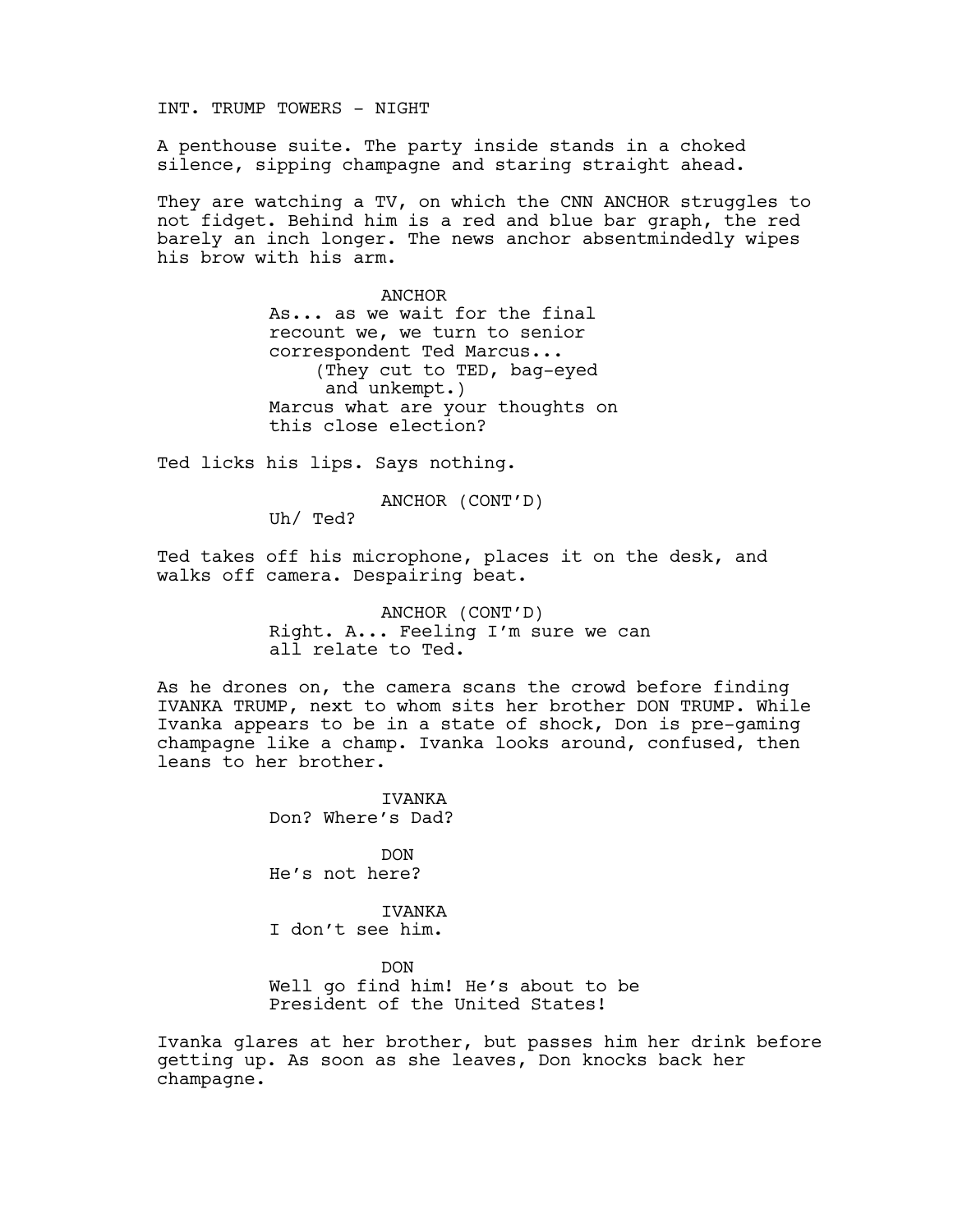Ivanka walks down a small hall, we hear the sound of dry heaves and wheezes. Ivanka leans on a door, listens to the wretches. She raps on the door.

IVANKA

Sir?

**TRUMP** (from behind the door) Occupado!

Chokes, hurls. Ivanka grimaces.

INT. BATHROOM - CONTINOUS

TRUMP, hair unfurled, kneels over a gold-plated toilet. The entire bathroom appears to be made of amber, its reflection turning the world piss yellow.

Trump sits back gasping for breath. He reaches to the counter, and brings down a bottle of water, sips.

> IVANKA Do I need to get Melania?

Trump looks behind him. MELANIA is sprawled in the jacuzzi tub, cradling a champagne bottle.

> **TRUMP** It's fine, sweetheart, you just, just let me know when-

There is a roaring cheer. Trump looks to the door. *Hail to the Chief* murmurs beyond the door. He stares at the toilet, a smile cracking his lips.

> IVANKA Sir/ you were just-

**TRUMP** I hear them! I hear them! Get your ass out there and stall!

Clambering to his feet, Trump goes to the sink. He preens in the mirror, straightening his jacket, folding his hair. For a moment he stares in the mirror, pure admiration in his eyes. He kisses his fingers, presses them to the glass then turns to the tub.

TRUMP (CONT'D)

Melania!

He goes over to his wife, taps her face.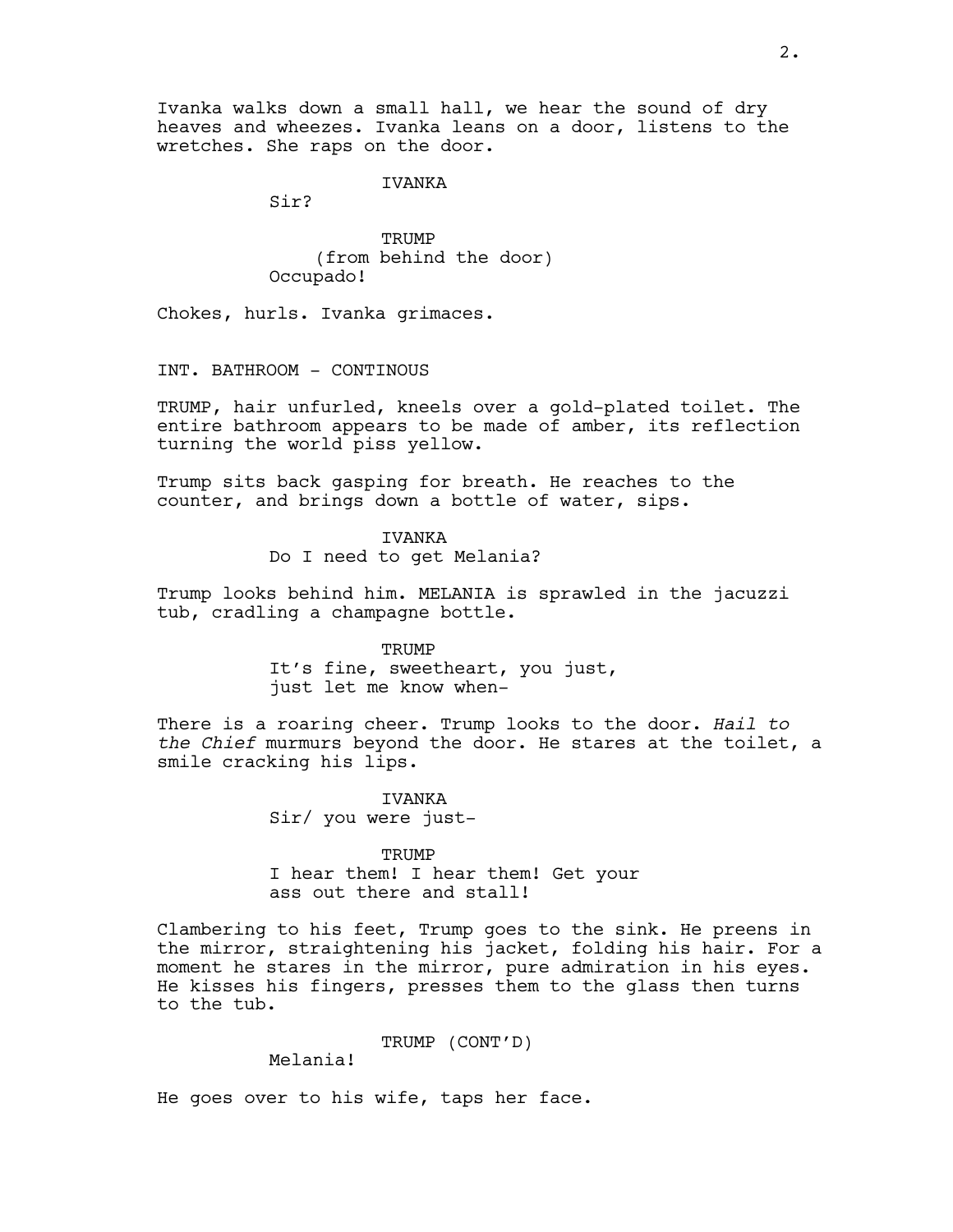TRUMP (CONT'D)

Melania!

Melania garbles something in Slovenian, but sits up. She pulls her hair out of her mouth, looks at Trump.

> MELANIA I'm sorry Don, you can always run/ again in 2020 honey.

> > **TRUMP**

Baby, I won.

Melania stares at him, confused.

MELANIA

You/ won?

**TRUMP** For Christ's sake you need to clean up, they're waiting on us/ they're waiting to see.

## MELANIA

They're waiting on *you*.

She leans back into the tub, staring into the middle distance.

> MELANIA (CONT'D) Come get me when you leave.

Trump's face tightens, but he puts his anger into standing up.

## **TRUMP**

Have fun, then.

He walks to the door, pauses. For a moment he is unsure, but then the chanting begins. A growing cry of "TRUMP", and his bravado returns.

He opens the door. And vanishes in a blast of camera flashes.

TITLE CARD: 8 MONTHS LATER

INT. WHITE HOUSE LINCOLN BEDROOM - DAY

Pale light comes from the windows, fading the room's cream yellow to a shade of jaundice.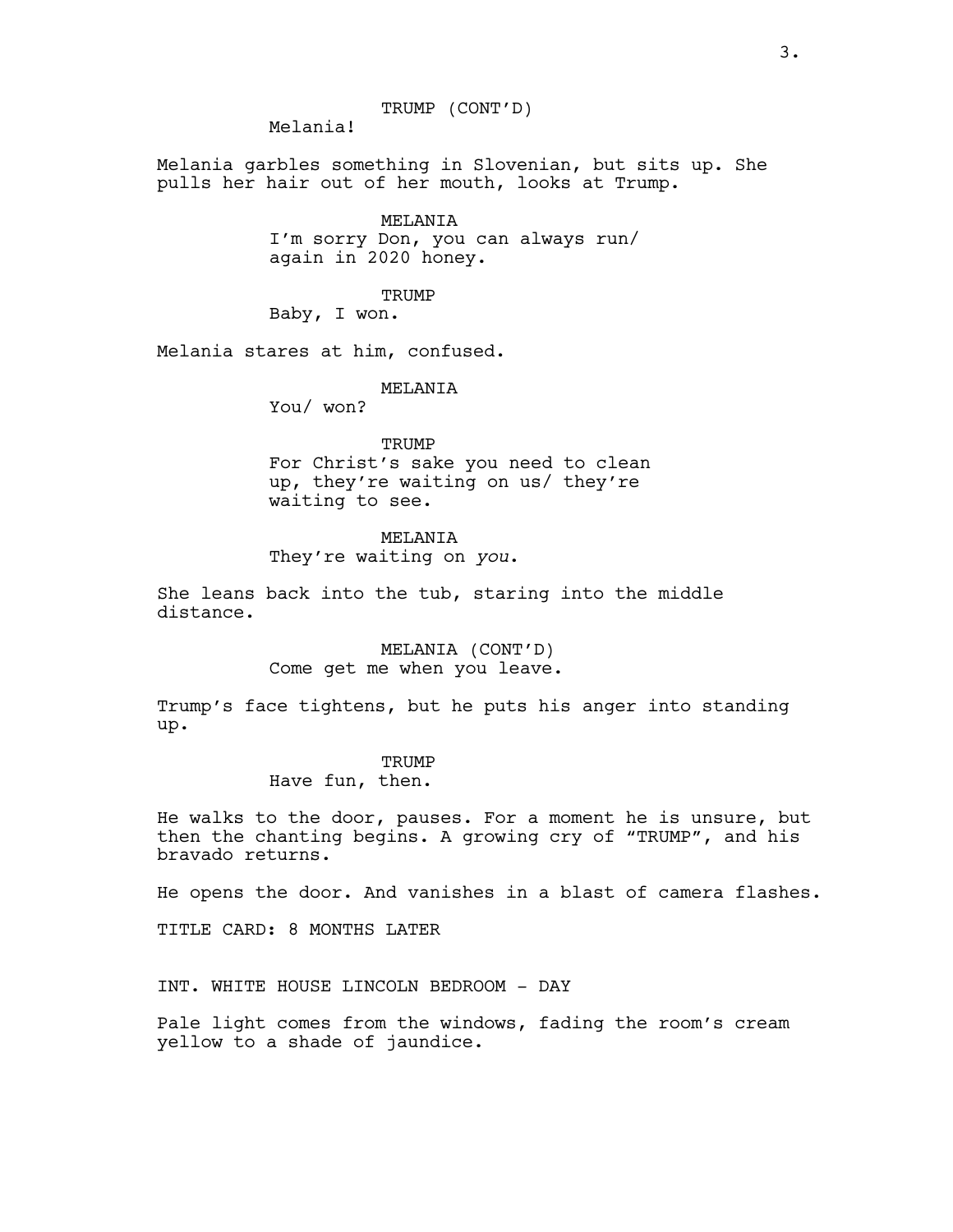Trump stands alone in grey sweatpants and hoodie. He looks out the window, a mixture of fear and sadness. We can faintly hear yelling.

## EXT. WHITE HOUSE - CONTINOUS

Washington, D.C. is burning, an overcast sky darkened with soot and ash. At the gates of the White House a mob has formed holding placards, tossing stones, shaking at the bars. They demand the same things, though it is phrased a thousand different ways from person to person: Bring us the head of Donald Trump. Jutting from them is a wobbling pole where a straw Trump doll hangs from a noose.

#### INT. WHITE HOUSE LINCOLN BEDROOM - CONTINOUS

Trump takes a deep breath, then turns. On the bed he has laid out a backpack containing the necessities: An egg salad sandwich, orange foundation, hair spray, and a half-full bottle of Trump brand water. He zips up the backpack, pulls up his hood, and leaves.

#### INT. WHITE HOUSE HALLS - CONTINOUS

The evacuation is not going smoothly. The halls are choked with SERVANTS and OFFICIALS: attempting to organize, attempting to barricade, attempting to steal something on the way out.

Trump bolts, jumping over a rug left half-rolled, shoving past a pair of maid's purses fat with linen. A crash as a brick breaks through a window in front of him. Finally, he reaches the doors of the Oval Office. He doesn't so much push as ram them open.

The Oval Office is empty. Trump runs to the patio door, and begins to open-

# IVANKA (O.S.)

Dad! Dad!

He startles, spinning around back to the door. It's Ivanka, hair pulled back in a ponytail, barefooted and sweating. She looks confused, struggling to understand what she's looking at. Trump sighs, pulls back his hood.

> **TRUMP** (guilty) Oh- Ivanka sweetie, what/ brings you?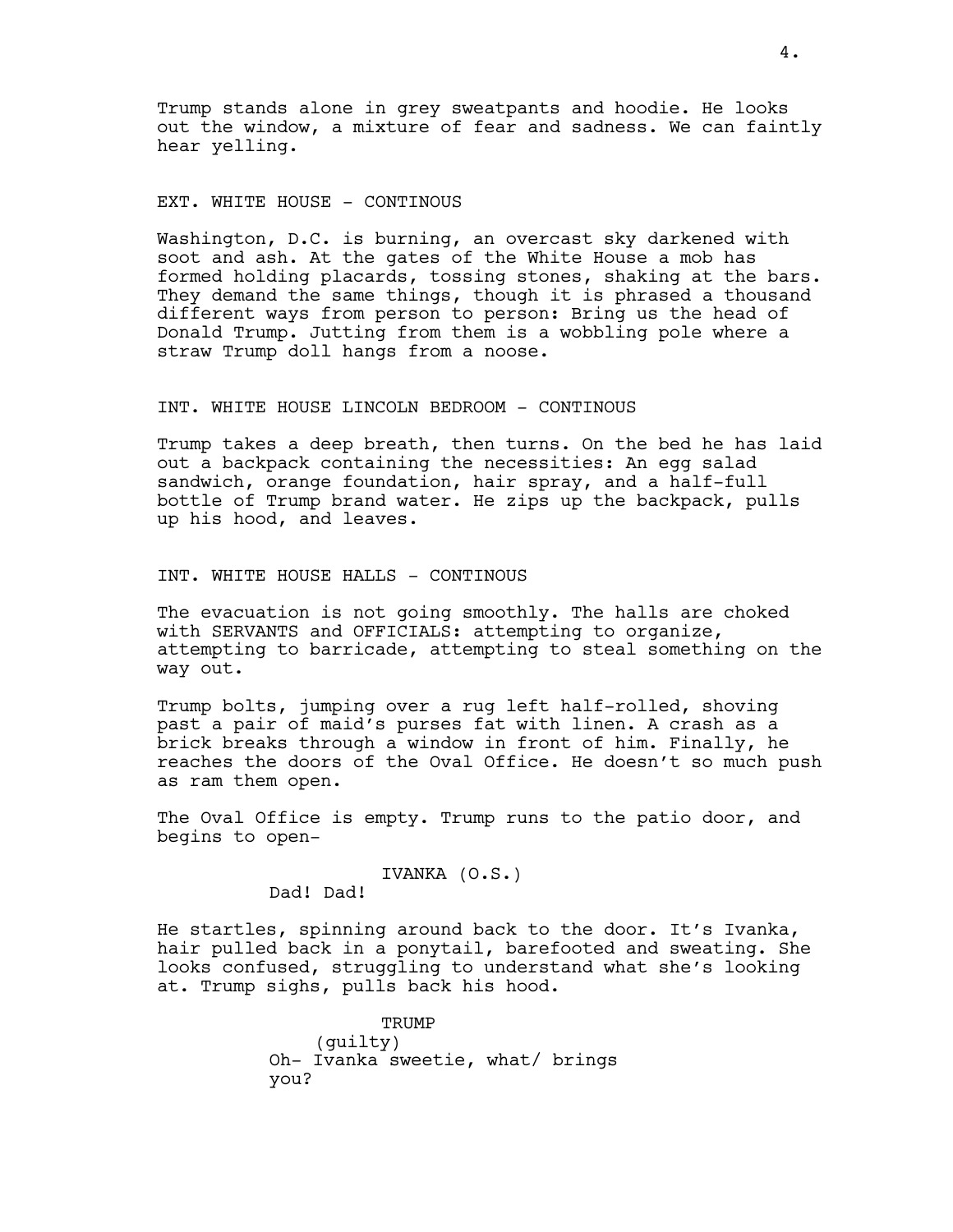IVANKA

Dad, what are you doing, you need to get/ to the bunker

**TRUMP** Well, you see, about that.

He dashes out to the patio, surprisingly spry given his body type. Ivanka is stunned, but only for a moment before running to the door, she makes it in time to watch as her father clambers over the garden fence.

IVANKA

Dad what the fuck are you doing!? Dad! Dad!

But he's gone.

EXT. PARKING LOT DAY - CONTINOUS

Trump topples over the fence, barely able to stick the landing.

There is only a single car here today, white with dark windows, the driver's window rolled down. In the driver's seat is a kind-faced DRIVER in a white tee and a trucker hat. He sticks his hand out and waves.

Trump jogs to the car, hopping into the back.

INT. CAR - CONTINOUS

The seats are covered in cigarette burned pleather. Up front we discover that the DRIVER has a COMPANION. A slightly, more muscular man with a beard jutting out like a chin extension. Trump slams his door shut, and slaps the Companion's seat.

> **TRUMP** Whadda you waiting for, MOVE!

EXT. PARKING LOT DAY - CONTINOUS

They drive off into the city.

TITLES

A montage over credits to music (Feeling "Andy Griffith Show Theme" or Sinatra's "That's Life")

The car drives through what remains of D.C. The grass is brown and dry, the cherry trees bare.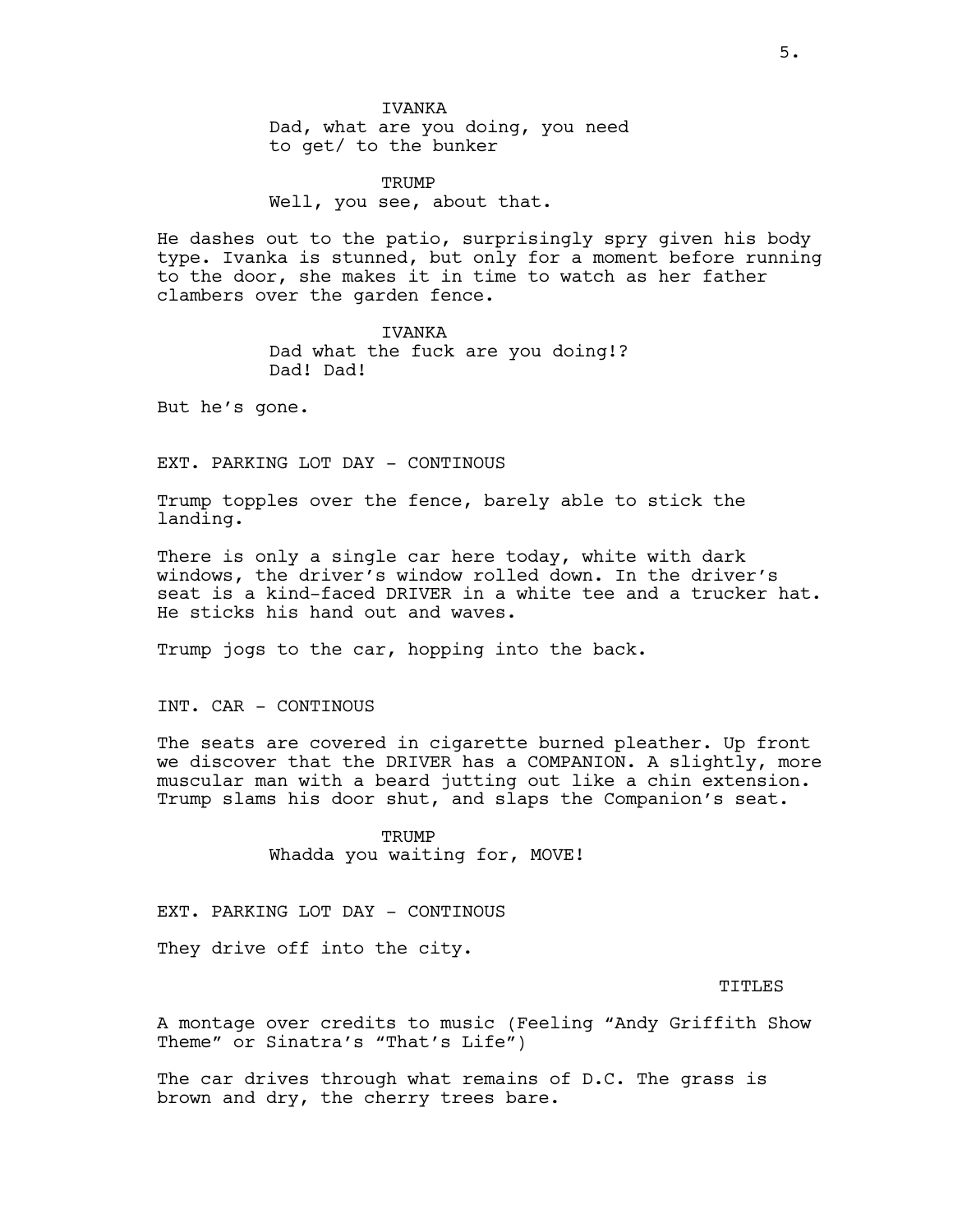They pass the Lincoln Monument, its pillars and walls a battlefield of graffiti scrawl: Begs for equality buried by white power, buried by protest art, and hate symbols. The most prominent is the giant swastika on the Emancipator's chest.

On the bridge to Alexandria, three military grade armored trucks zoom past, sirens blaring. The Driver cusses, overcorrecting to avoid getting clipped.

Trump looks at the window. Many of the stores are empty, boarded up. More fire and smoke rises in the distance. Many have cheap signs showing the Islamic Star and Crescent, crossed with red Xs.

They pass a park, now converted into a Hooverville. Tents and tarps and two by four huts, squat on the earth, the grass torn away by hundreds of footsteps, leaving only mud. RIOT POLICE stalk a line of paupers as others are loaded into a van.

Trump watches it all, but shows no emotion. He opens his bag and takes out his egg salad sandwich.

> TRUMP So... why don't you guys wear those uniforms? (He bites into his sandwich. Expects a reply. Beat.) The, ya know, the Dudley Do-Right, thing with the hat? What about horses, are horses a thing stillor did you make horse burgers?

The Driver turns back to him, has a thick Canadian accent.

DRIVER We still have horses, here and there. Like, ya know, they use horses in New York, Mr. Trump.

#### **TRUMP**

I'm glad! Horses are beautiful animals, I always thought I could be a horse, like in a past life, obviously *not* right now.

Beat. He takes another bite.

TRUMP (CONT'D) Do you get your own horses?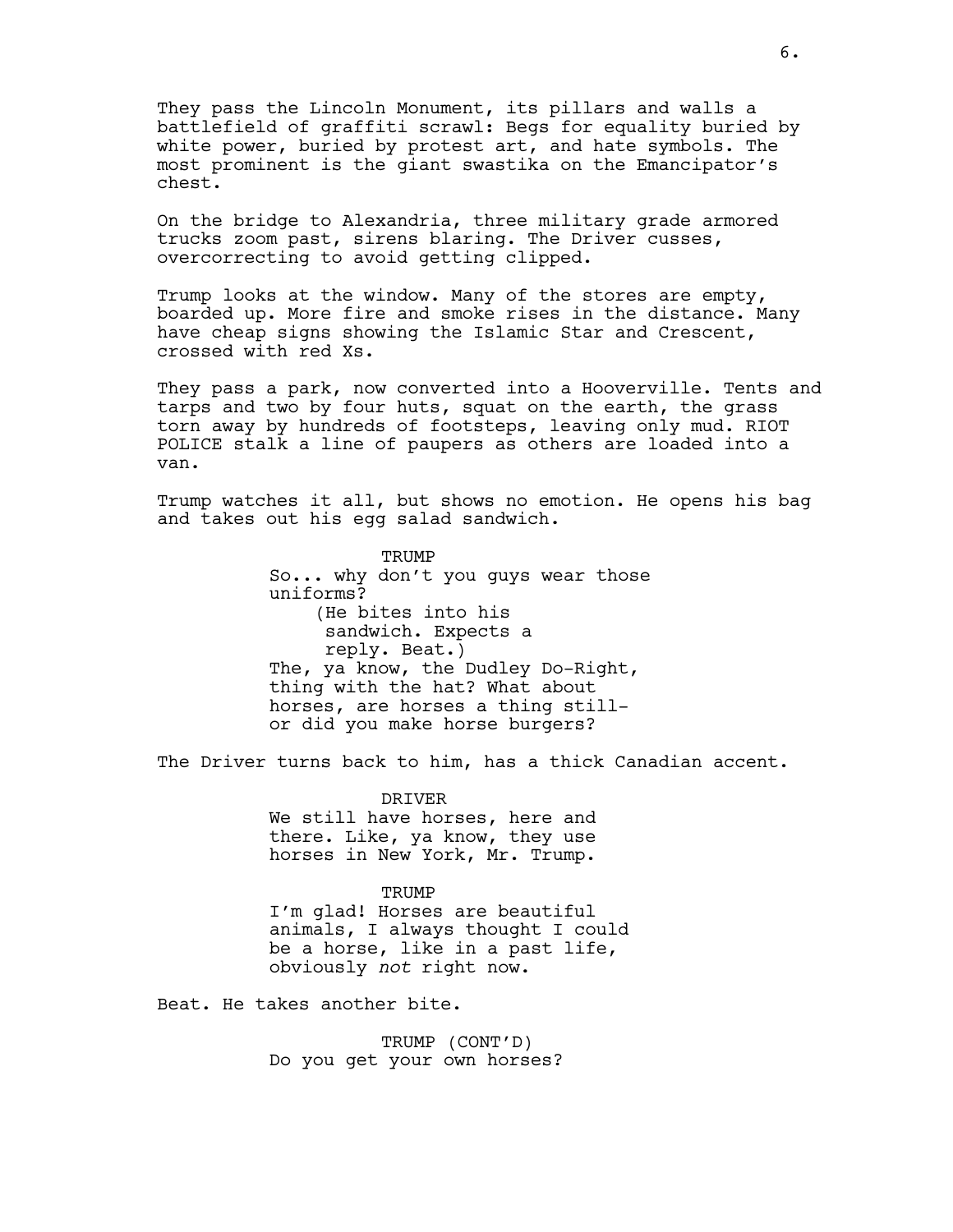DRIVER

No, sir.

TRUMP You can tell me, for real do you guys have/ your own

COMPANION Why would we lie to you?

**TRUMP** Because it's silly.

## COMPANION

What is?

## **TRUMP**

Riding a horse in your little red uniforms. It's undignified, and it has to ride up, in the crotch it has to! Wouldn't be caught dead in a uniform/ like that

## COMPANION

Mr. Trump-

TRUMP (mouthful) Mr. *President*. (swallows) Second time you did that. I'm still President, you know, boys.

The Canadians exchange glances.

DRIVER

Okay then.

COMPANION We just/ assumed

#### TRUMP

Well, you know, I understand, it's a confusing situation, very nuanced, not sure any lawyer could understand. But trust me, I understand. I am still President.

COMPANION Until they notice you're gone.

**TRUMP** Yeah, and a little after until Pence is/ sworn in.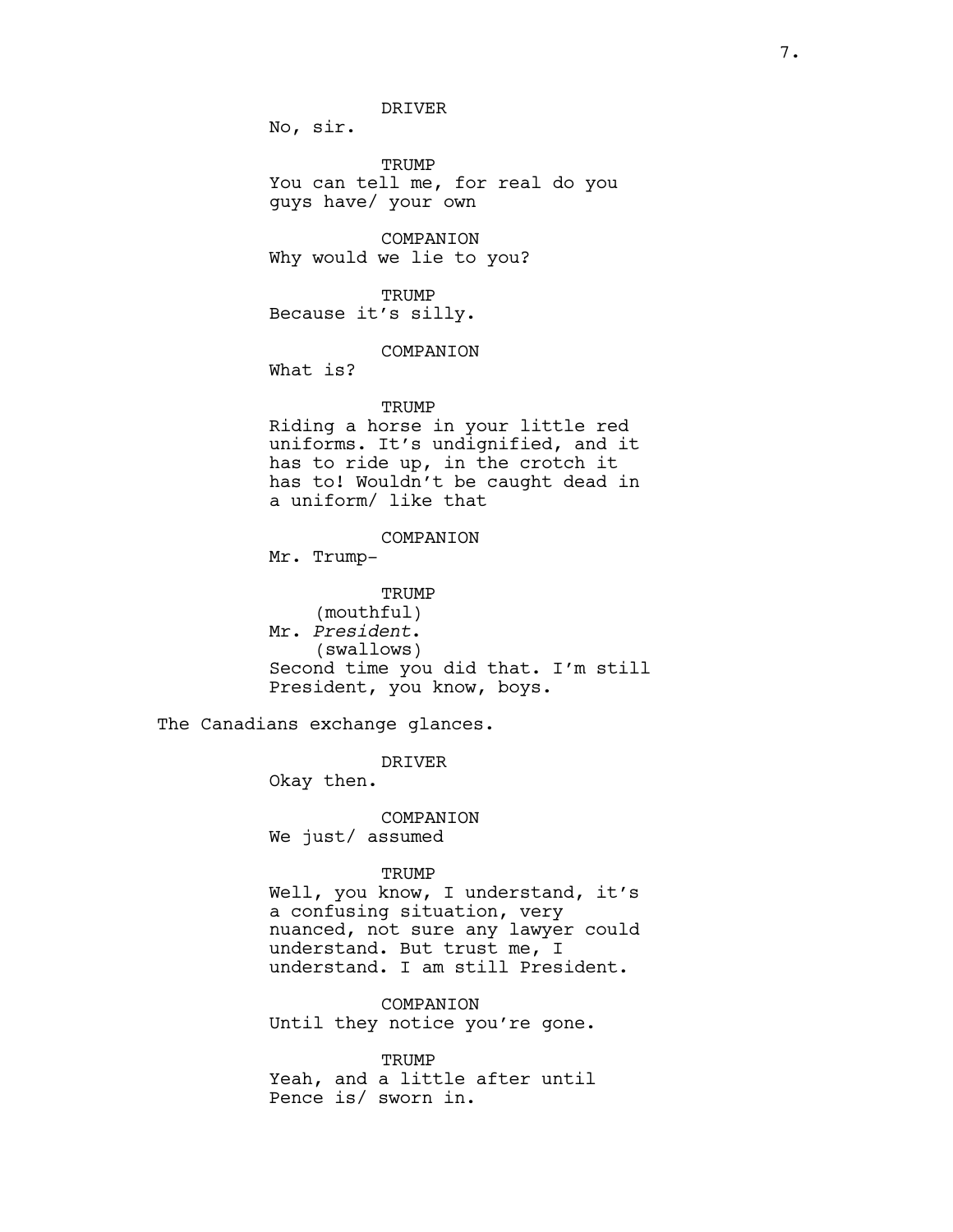COMPANION

Pence is dead.

Beat.

**TRUMP** Who killed him?

COMPANION Nobody. Had a heart attack last night.

Beat.

**TRUMP** Last night? Really?

COMPANION

Yeah.

**TRUMP** Then it's... Speaker of the House?

COMPANION Yeah, but fuck knows where the Legislature is hiding. You're down to Secretary of Defense.

TRUMP Oh... And this is so embarrassing I can see the face/ but not the name

COMPANION Ash Carter.

TRUMP

Who?

COMPANION He's the Secretary of Defense.

TRUMP

Huh.

Beat. Trump eats his sandwich noisily.

TRUMP (CONT'D) How long is this trip again?

DRIVER It'll be two days 'til we reach the cabin.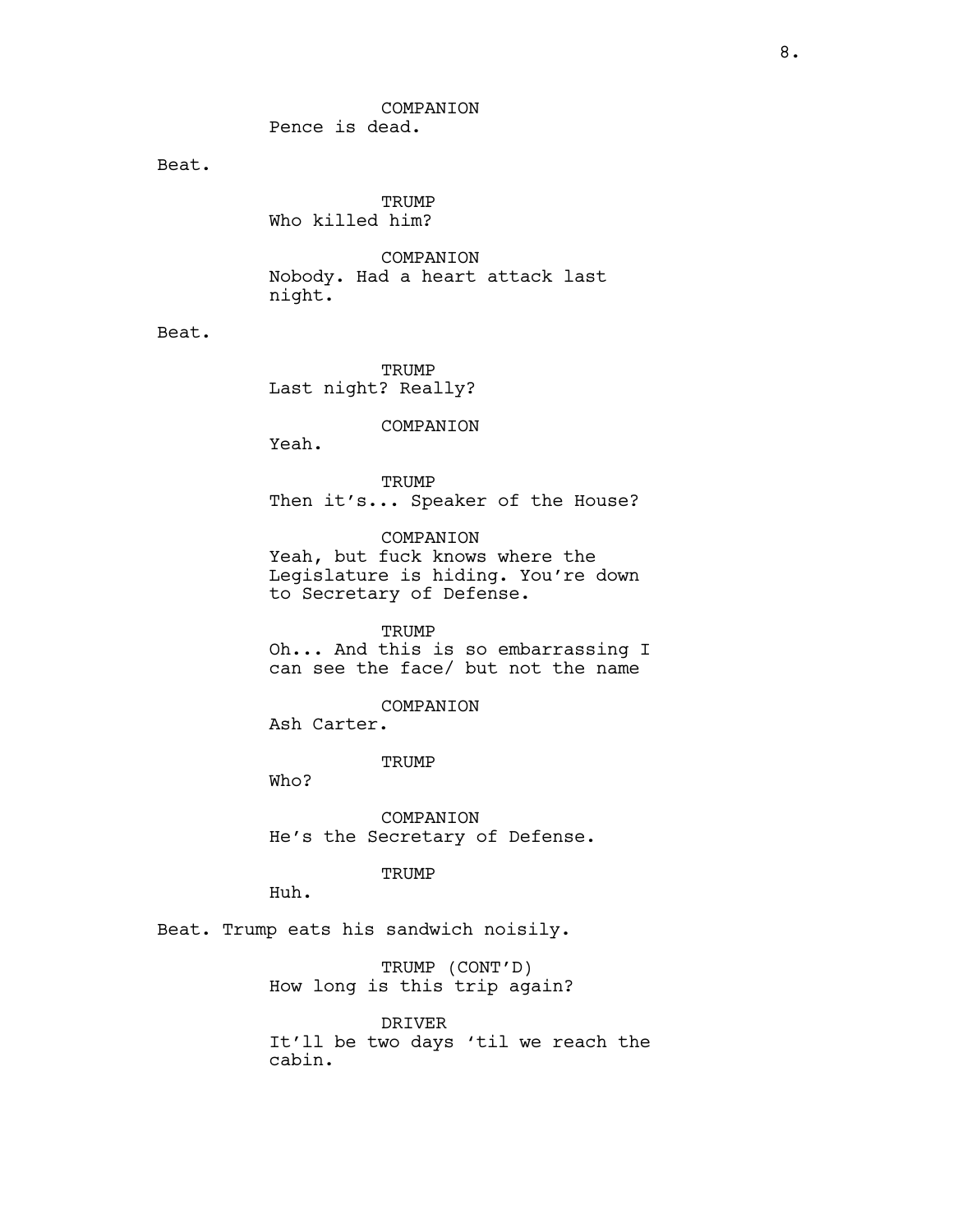**TRUMP** Cabin? What happened to Toronto?

DRIVER Well, uh, ya see, we decided that wouldn't/ be as safe

COMPANION About a tenth of Toronto is Muslim. (Beat.) You don't take Hitler to New York, ya know?

TRUMP

I'm sorry?

COMPANION Oh, let's be honest/ here okay?

**TRUMP** Honest about/ what?

COMPANION

Don't.

**TRUMP** No I'm curious what you're getting at.

COMPANION The concentration camps.

**TRUMP** 

Oh, oh I see, we have a Muslim apologist/ in this car.

COMPANION Yes you fucking do.

TRUMP

The *Deportment Centers* are a necessary/ step to preventing

COMPANION

Deportment Centers? You shitting me?

#### TRUMP

I have visited many of the Centers personally/ and can tell you that the detainees are treated with the utmost respect, even more than they deserve.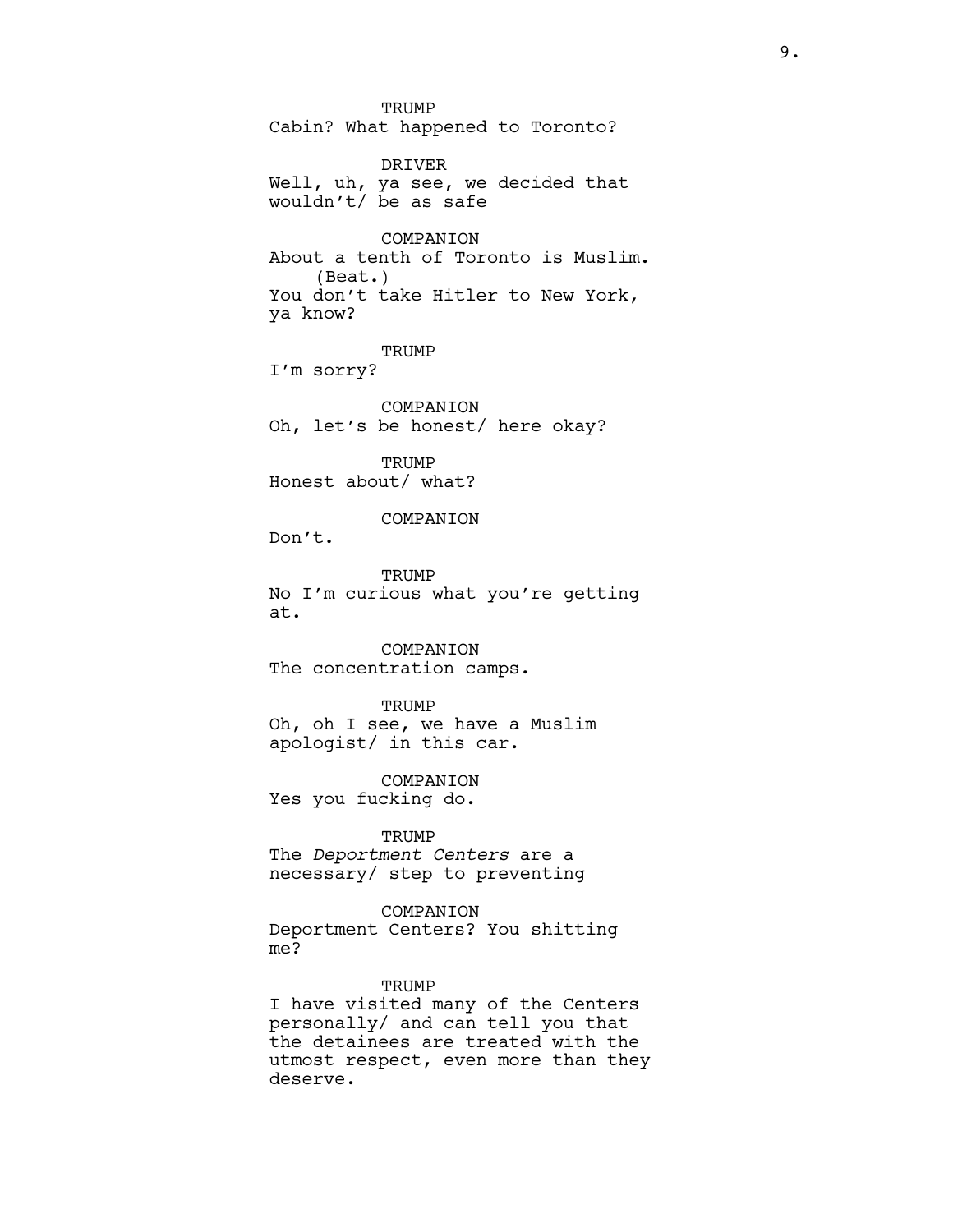COMPANION Oh fuck off.

DRIVER

Javert.

COMPANION Seriously fuck off you fucking orange testicle.

#### DRIVER

Javert.

**TRUMP** Excuse me I'm talking.

**COMPANTON** Oh I fucking *hear you* Mr./ Trump.

TRUMP

*President*.

COMPANION *Mister Trump.* (He reaches into his pocket and pulls out a tidy square of loose leaf paper.) I have a message for you.

TRUMP You have a message/ for me?

COMPANION I have a/ fucking message.

**TRUMP** You better read your fucking message/ then.

COMPANION I WILL- Donald J. Trump I want you to know why-

The Driver pumps the brake. Everyone slams forward slightly. His hand shoots out grabbing the piece of paper, wads it up, and tosses it to the floor. The car slows, then pulls over while everyone catches their breath. Trump's hair has flopped over his face like a straw sack. He gingerly pulls it back atop his head. The Companion rubs his forehead.

Beat.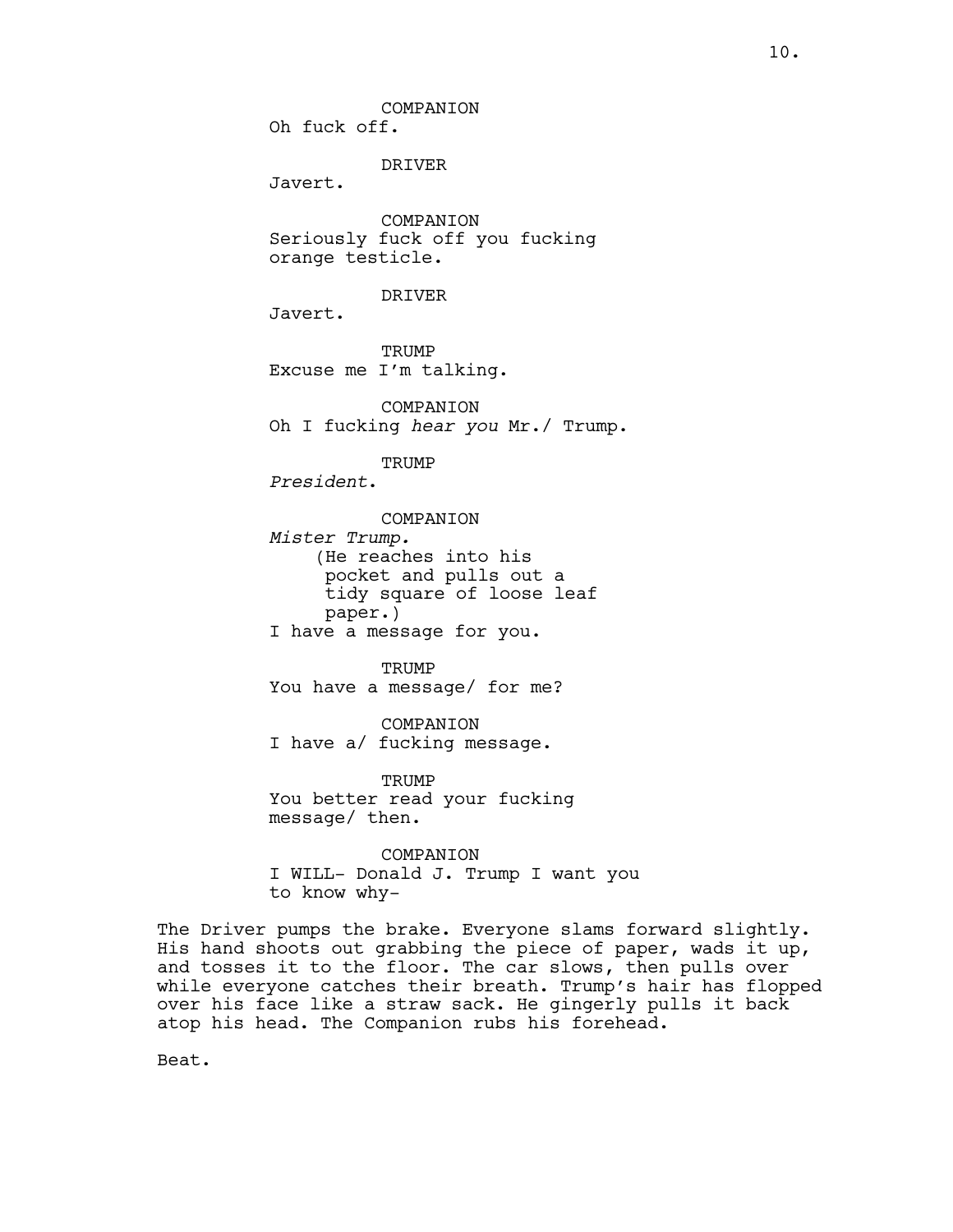# DRIVER

Shut up Javert.

Beat. He pulls the car out onto the road and continues the drive. Beat.

> **TRUMP** When we get to the cabin, I will have words with Mr. Trudeau. Very unprofessional rescue mission, disgraceful.

The Driver and the Companion exchange looks, but continue on their way.

Silence.

INT. CAR - NIGHT

Trump snores in the back seat, the Driver and his Companion stare straight ahead. The headlights catch a sign as they pass "Donald J Trump State Park." Beat. The Companion points ahead.

> COMPANION That looks good.

> > DRIVER

Yeah. (He begins to slow down, pull over.) Is it wrong I'm looking forward to this?

COMPANION

Hell nah.

The Companion reaches into the side of his seat.

DRIVER I just... I don't usually look forward to doing this sort of thing. But... you know.

The Companion pulls out a pistol, checks the magazine.

COMPANION No, no, it's righteous joy. It's like killing Hitler. Who wouldn't kill Hitler, eh?

DRIVER Yeah, I suppose.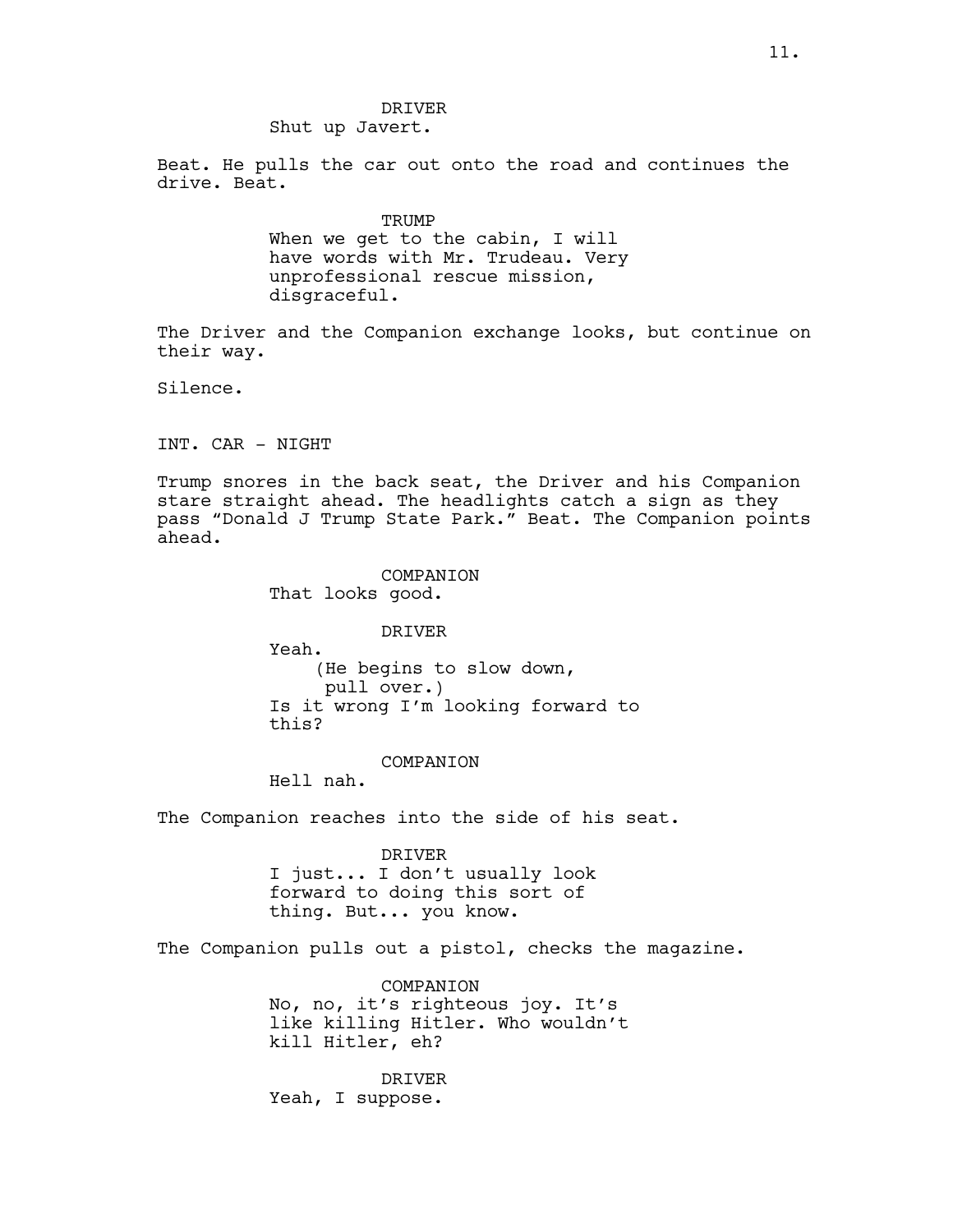The car is parked. The Companion exits the car. The Driver reaches into the side of his own seat, pulls out his own gun. Trump's door is opened.

> COMPANION Mr. President? (Trump does not stir.) Mr. President.

Trump does not stir. The Driver rolls his eyes, then slams his palm on the car horn. Trump launches forward, face planting into the front seat. The collision leaves an orange imprint of his face on the seat, like a Cheetos dust Shroud of Turin.

> **TRUMP** Whuh!? Whuzit Melania?

COMPANION We're here, Mr. President.

Trump blearily eyes the Companion, then nods. He grabs his backpack and exits the car.

EXT. DONALD STATE PARK - CONTINOUS

The side of a road in the state park. On either side is forest and darkness. Trump looks around, squints into the night.

> TRUMP So how far until the rendezvous? (Beat.) I said how far until-

He turns to find two guns pointed right at him. His escorts are silent, still.

> COMPANION Pull down your pants.

**TRUMP** Fellas what the hell are you doing?

DRIVER

Pants. Down.

TRUMP I think we both know you don't want to do this, I mean, you guys aren't/ killers or any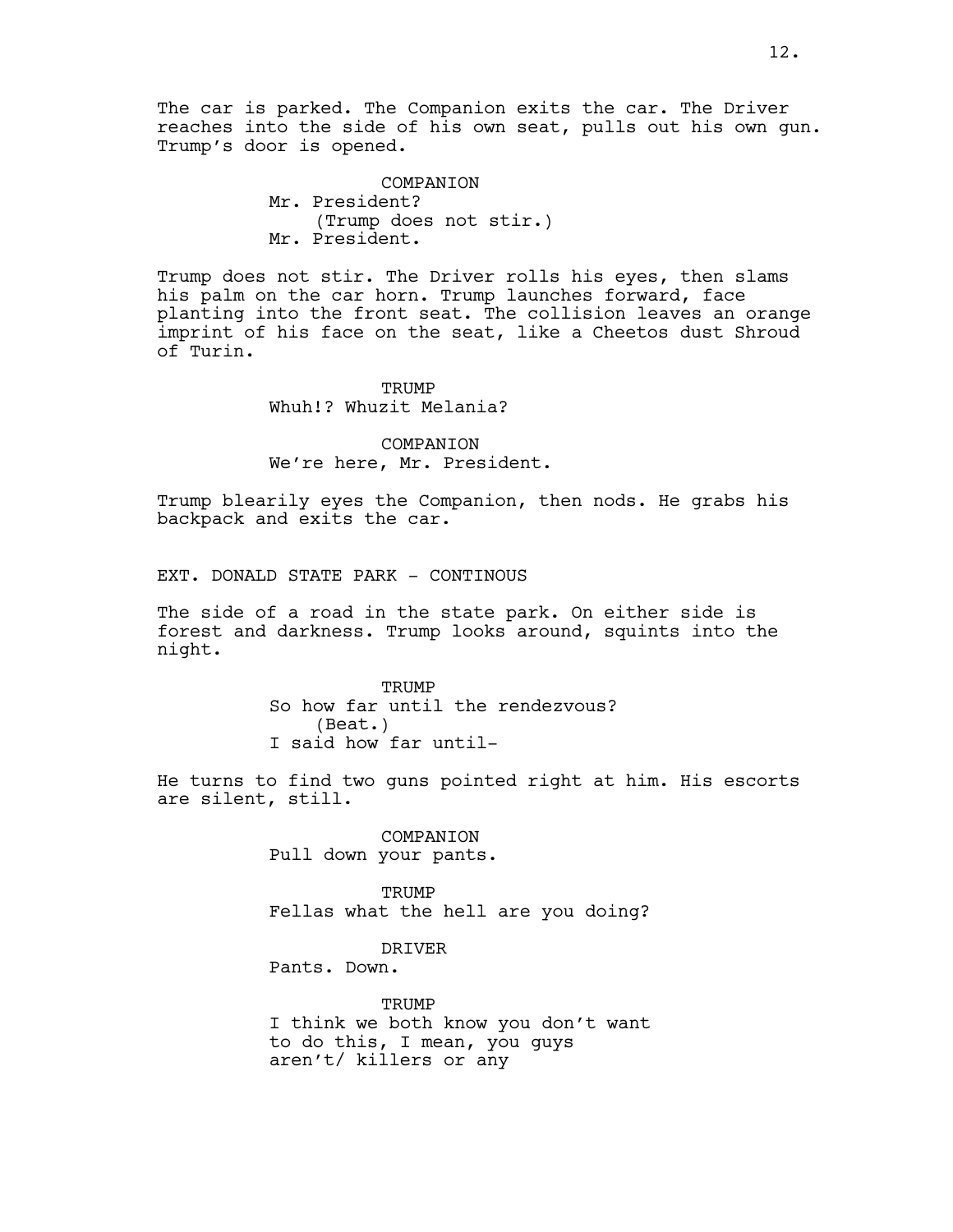Gunshot. The earth in front of Trump's foot explodes. Immediately he is pulling down his pants.

> TRUMP (CONT'D) Okay pants down! Pants down! See, I'm cooperating, I'm cooperating.

COMPANION On your knees.

Trump gets to his knees.

**TRUMP** 

Guys, I'm not sure who is putting you up to this, but whatever they are offering I can triple, quadruple even! I have so much money, so much, and real estate, beautiful real estate on any coast you can imagine!

The Driver raises his arm, aiming his gun.

DRIVER Au revoir, you/ fucking cunt.

COMPANION Whoa, whoa wait!

The Companion sticks his hand in his coat pocket and pulls out his wadded speech. He attempts to unfold it one-handed.

> DRIVER Are you shitting me?

COMPANION Only take a minute.

The Companion lowers his gun so he can better unfold the paper. He holds it up, attempts to read its contents.

> DRIVER Javert you said/ you wouldn't

#### COMPANION

I want you to know! Mr. Trump I want you to know why you are being killed. Everyone hates you for destroying this country. Most hate you for your lying/ conniving face

DRIVER

Javert/ stop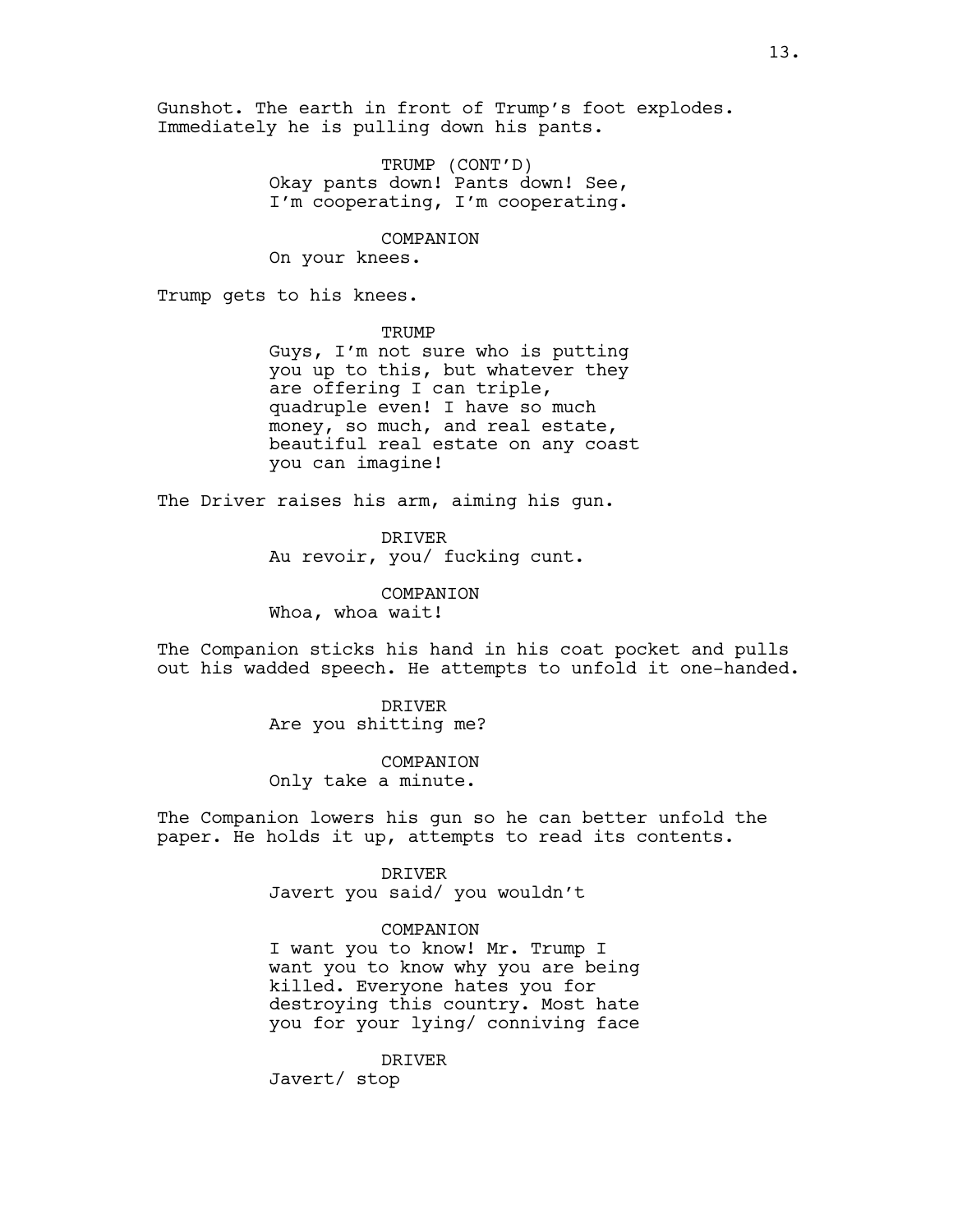#### COMPANION

Well I hate you, I hate you for time and again bringing us to our lowest level. You turn everyone around you into a statistic that can be used or bullet point in a speech, but you make everyone, everyone, fucking/ sick.

#### DRIVER

This/ is far from fucking professional.

#### COMPANION

Sick with hate. You have infected your country with hate. On both sides of the aisle. So it seems only fitting for you to know that you are being killed because of hate. Because I FUCKING hate your goddamn fucking face, and I want to see your teeth explode out the back of your head and-

#### DRIVER

For Christ's sake save it for your fucking therapist!

The Companion snaps, and body checks the Driver. The Driver fires into the air as he topples, blowing off the tip of his Companion's nose. The Companion clutches at his face, leaning against a tree as he screams.

Seeing his chance, Trump barrel rolls away, he hits the trunk of a tree, crawls so it is between him and the Canadians. Leaning against the tree, he yanks on his pants, trying to pull them up.

BANG. The wood next to his head explodes into shards of wood pulp and bark. Another bang. Trump pulls his pants up, climbs to his feet, and runs, weaving through the trees.

The Driver yells, leaps to his feet firing after Trump. The gun clicks empty twice before the Driver tosses it aside to give chase. The Companion holds a torn strip of his shirt to his face.

## COMPANION Get him! Get HIM!

If Trump was faster, he might have a chance. He is not. He is an old man, clutching his side a he fights back a stitch. The Driver closes in, lunging now and again in an effort to catch The Donald.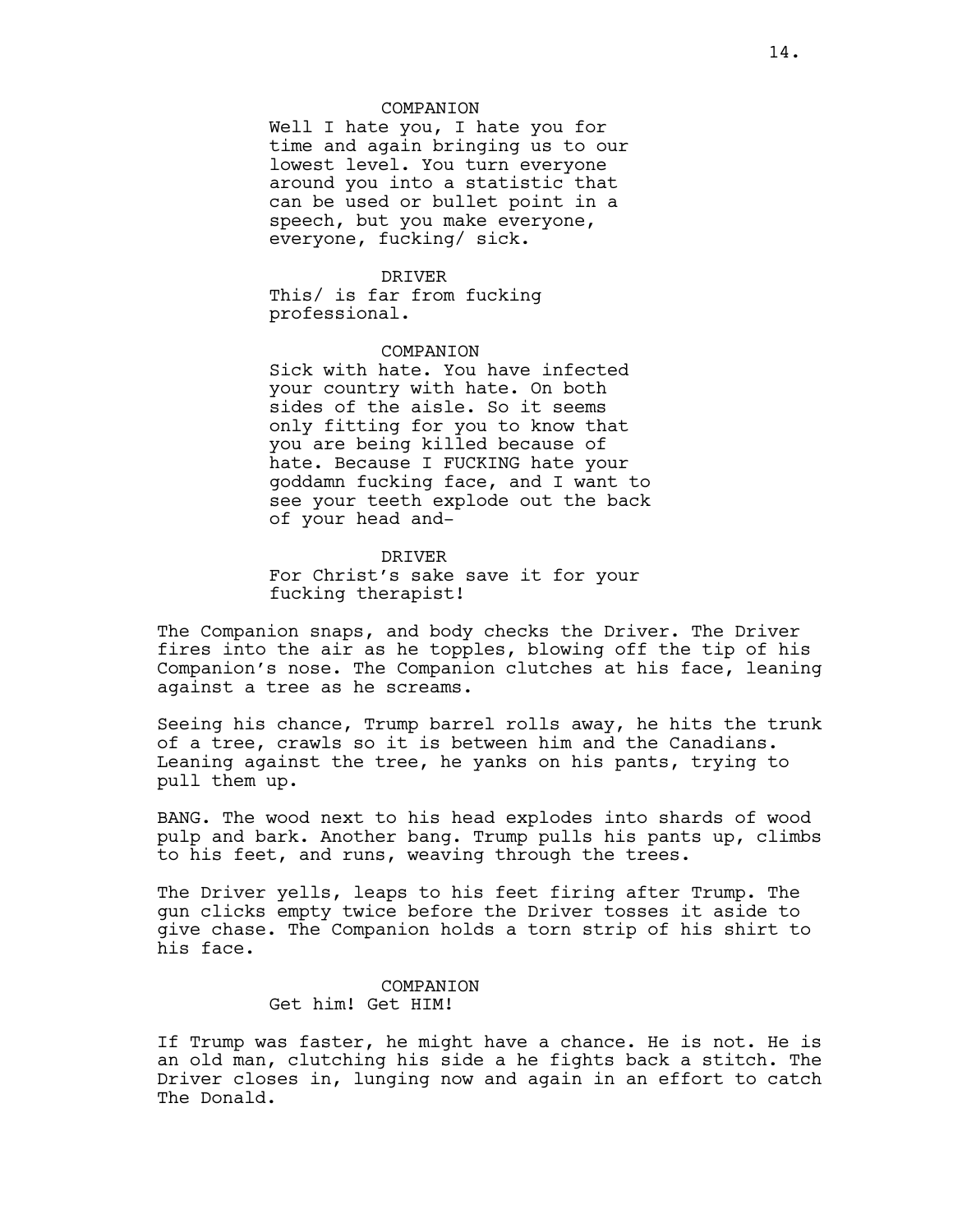One final lunge, and he grabs Trump's hair. He pulls back with a triumphant cry.

And rips it off.

The Driver falls on his ass, Trump's hair wadded in his hand.

Trump, finding his second wind, disappears into the trees.

The Driver roars, tosses the hair as hard as he can. The hair moves an inch in the air, hangs suspended, then begins a slow, feather in water descent.

The Driver tries not to vomit.

EXT. HIGHWAY GAS STATION - EARLY MORNING.

A bleary-eyed MAN in sweat pants is walking his pug around the gas station: rough bricked, mahogany in color, with a blown out electric sign and a thin strip of windows. The pug snuffles the grass, then looks up, barking angrily.

Donald Trump ambles towards them, makeup running in streaks of pasty white. His sweat clothes are damp and he wheezes, much like the pug.

Trump glares at the pug. Barks at it.

The pug gives no shit and lunges on its leash.

Trump continues to the gas station. The dog walker watches, confused: hasn't he seen that man before?

INT. GAS STATION - CONTINOUS

Grit glitters in the florescent lights. Perhaps a cock roach scuttles into a stall. At a cracked and crooked sink, Donald Trump washes his face. He dries it with his sleeve, leaving a cloying layer of orange. Looking up, he freezes.

In the mirror is an old man. His skin is sickly and grey, puffy in places and sunken in others, with a doughy consistency. The only hair on his head is pale sideburns, thin and wispy. His eyes are swallowed by heavy eyelids, they almost smack when he blinks.

Trump touches the reflection, wounded. He traces the lines of his jowls, the curvature of his brows. For a moment he can't move, transfixed by a deep and heavy sadness.

Then, he gingerly puts his fingers to his lips, puts them to his reflection. He turns to leave.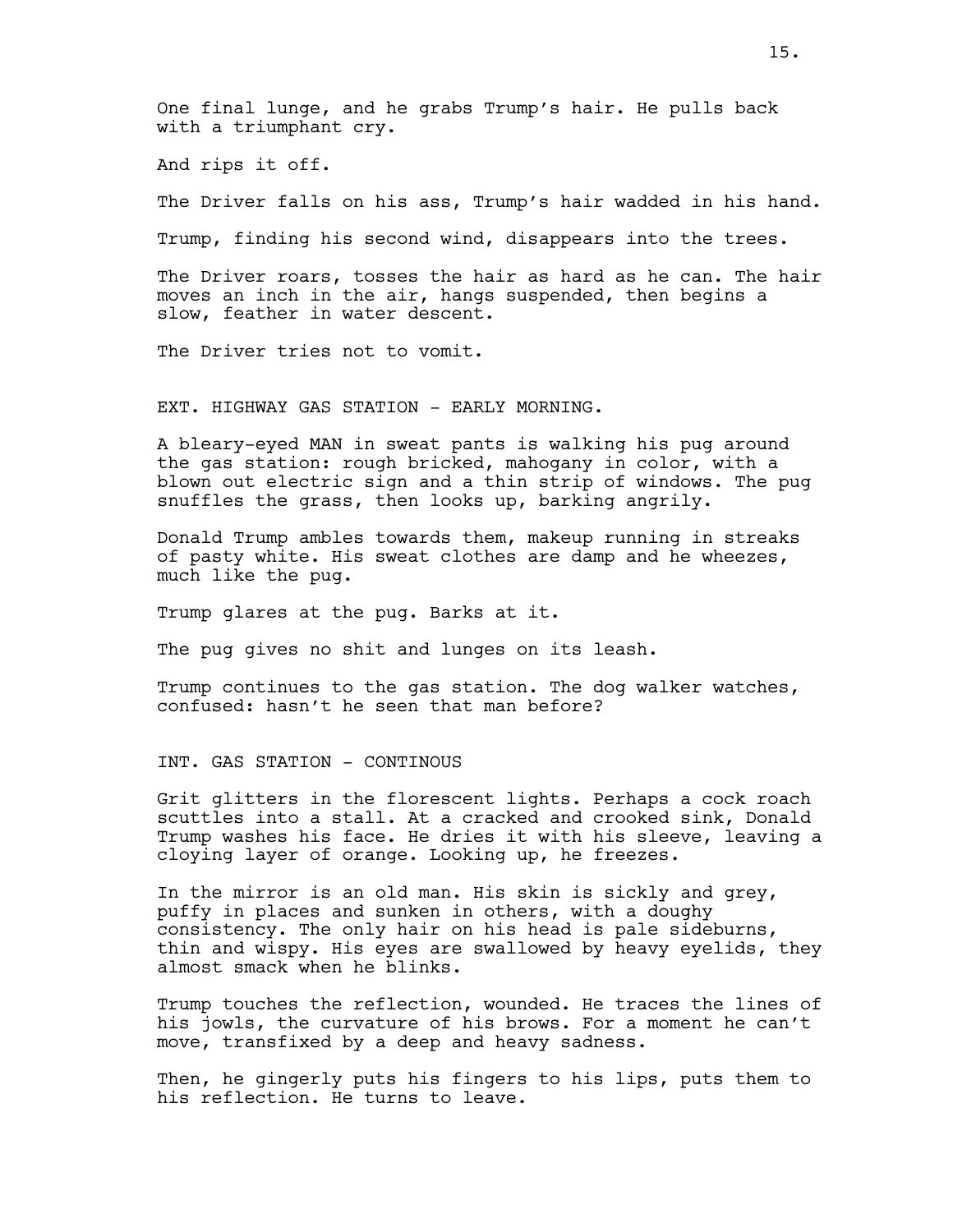He stops at the door, hand on the door knob, unsure if he's ready to open it. He closes his eyes. Takes in a deep breath, and opens the door.

EXT. TRUMP STATE PARK

The Companion has built a fire, which he pokes with a stick. The sun rises at his back, and dew clings to his beard. He's patched his nose with a bit of gauze. Some ways off we can hear the Driver.

> DRIVER Yes sir I- I yes. Yes. We- We will. I swear, next time you hear of him it will be an obituary. Over and out..

Beat, silence. The Driver makes his way to the Companion, sits down next to him, stares into the fire. Silence.

#### DRIVER (CONT'D)

Burned yet?

The Companion digs his stick into the fire and lifts up Trump's hair. Flames finger it gently, but the hair remains: eternally starched.

## COMPANION Might be Teflon.

The hair stirs on the stick. It begins to slowly rise, carried by a thermal. The hair floats higher and higher towards the sun.

> TRUMP (V.O.) I'm running for President.

INT. DONALD TRUMP'S OFFICE - 2015

THE DONALD sits at his desk across from DON and IVANKA. They are clearly uncomfortable, looking at their father with shock and concern. Trump sniffs, inspects the children like a quizzical lizard.

> TRUMP Well... come on lay it on your old man straight.

The siblings eye each other. Ivanka sighs, leans on the table.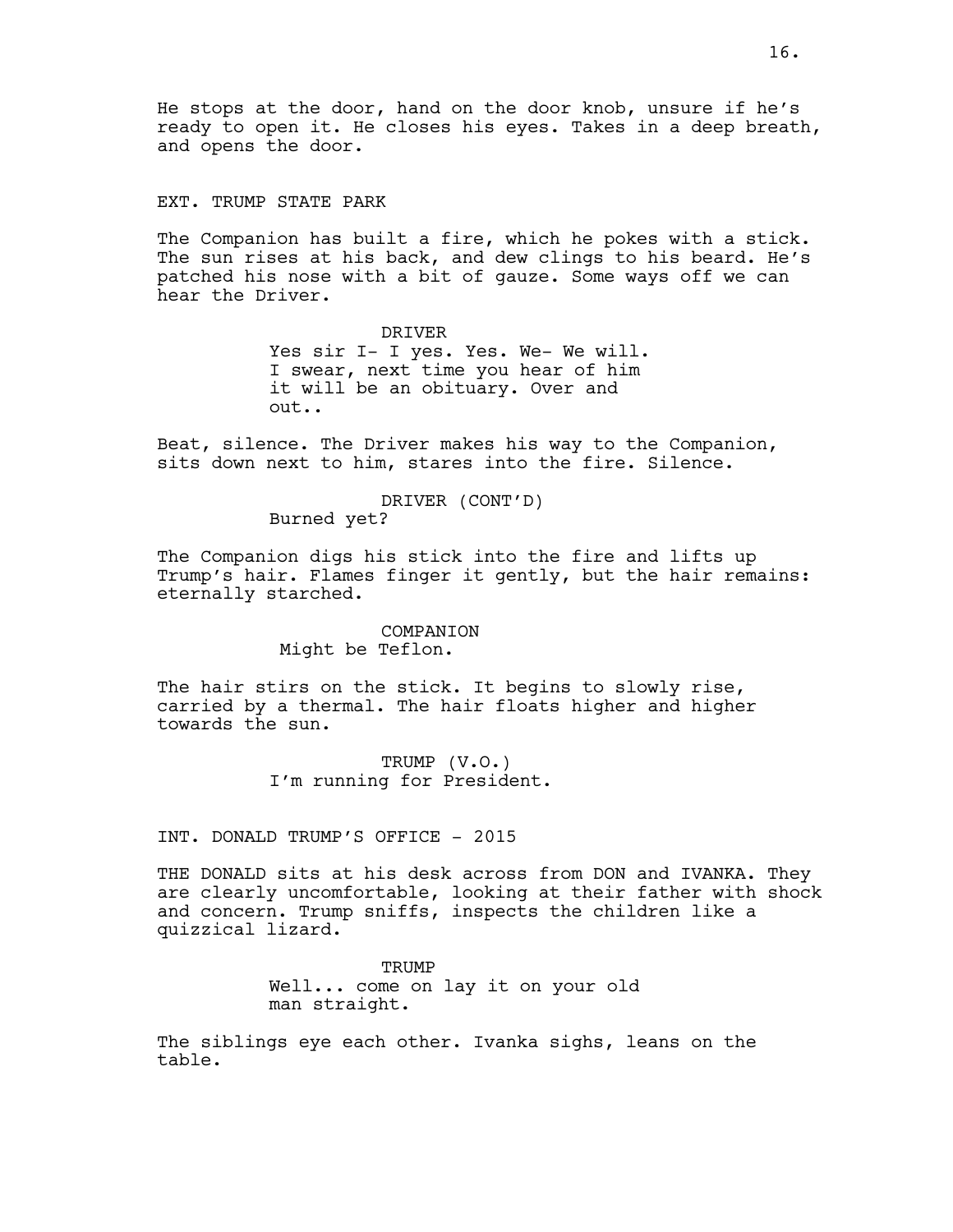IVANKA It's a bad idea, sir.

TRUMP No it's not.

IVANKA Sir, with all/ due respect.

## **TRUMP**

It's a great idea. I know, your mother loves it. She thinks it's great.

IVANKA Melania was/ drunk

#### **TRUMP**

And she's a smart woman with the tits of a seventeen/ year old girl.

## IVANKA

Jesus Christ, sir.

**TRUMP** Don't worry hon she has nothing on

you. DON Well, I think it's a brilliant

idea! I mean, what if you win? With your business acumen and-

#### TRUMP

Well let's not get over-excited Junior. It's just a blown up press tour. I go in, toss some bread for the pigeons, step out. It's just Trump University.

IVANKA On the global stage.

**TRUMP** 

Regional is all, continental/ maybe

## IVANKA

It will be global Da-... sir. I just... We're doing fine! The Trump brand is gold!

DON That should be our/ campaign slogan!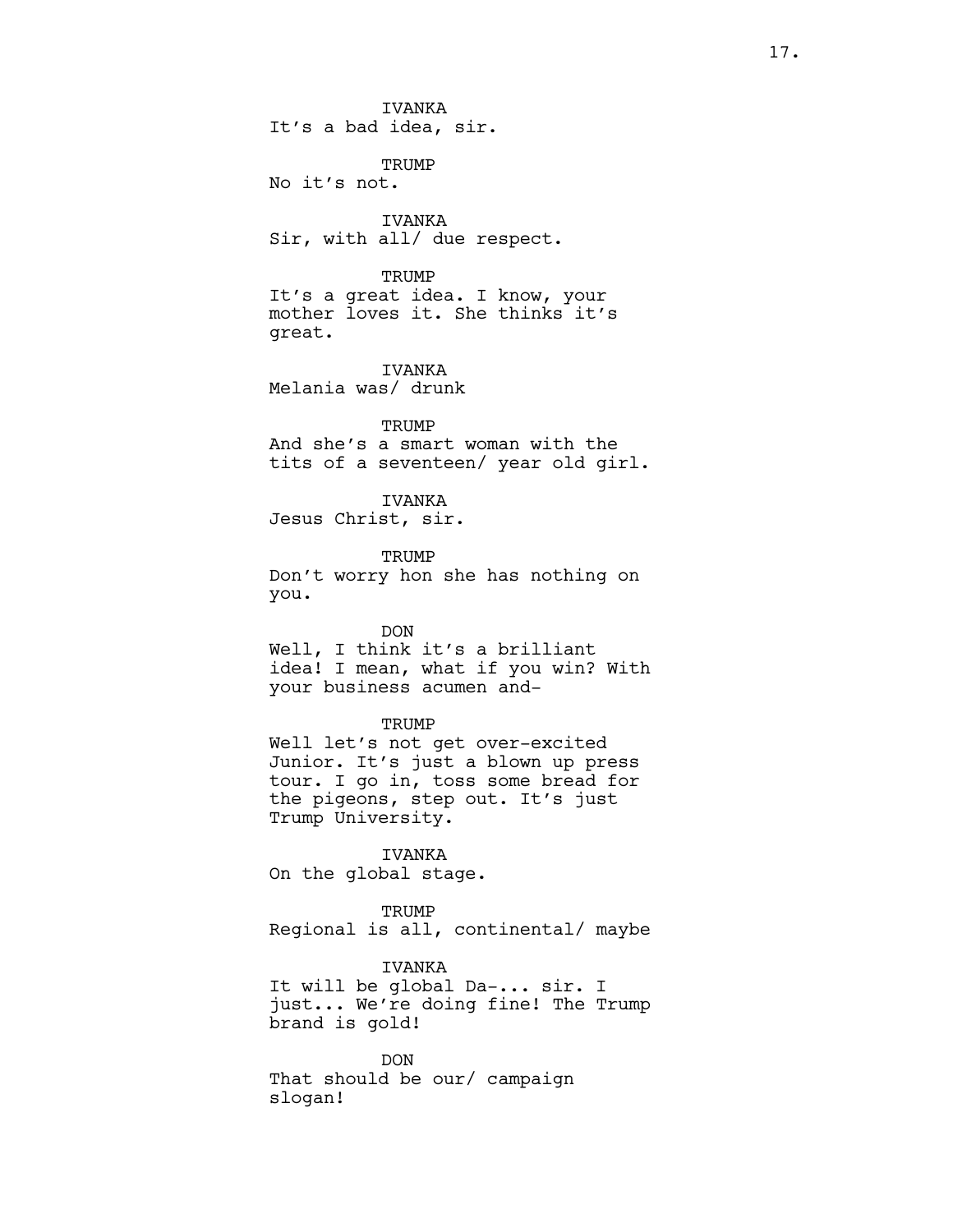IVANKA We can do this any other way, sir. You have nothing to prove

Trump blinks.

SMASH CUT:

Footage from the White House Correspondents' Dinner, Seth Meyers speaks to the crowd. This should be actual footage from the event.

> SETH MEYERS I like that Trump is filthy rich but nobody told his accent!

> > SMASH CUT

Trump begins to breathe heavily. We can still hear the sound of the audience's laughter

> **TVANKA** You're a cultural icon.

> > SMASH CUT

SETH MEYERS Trump often appears on Fox, which is ironic, because a fox often appears on Trump's head.

SMASH CUT:

Trump's breathing quickens, we can see his pupils dilate. The laughing grows louder.

SMASH CUT

SETH MEYERS (CONT'D) Trump said he would run for President as a Republican, which is funny-

We cut in close to Seth's lips as he finishes

SETH MEYERS (CONT'D) Because I thought he'd run as a joke!

SMASH CUT

Trump is sweating, a single tear falls down his cheek as the phrase "as a joke" echoes like mortar fire through his mind.